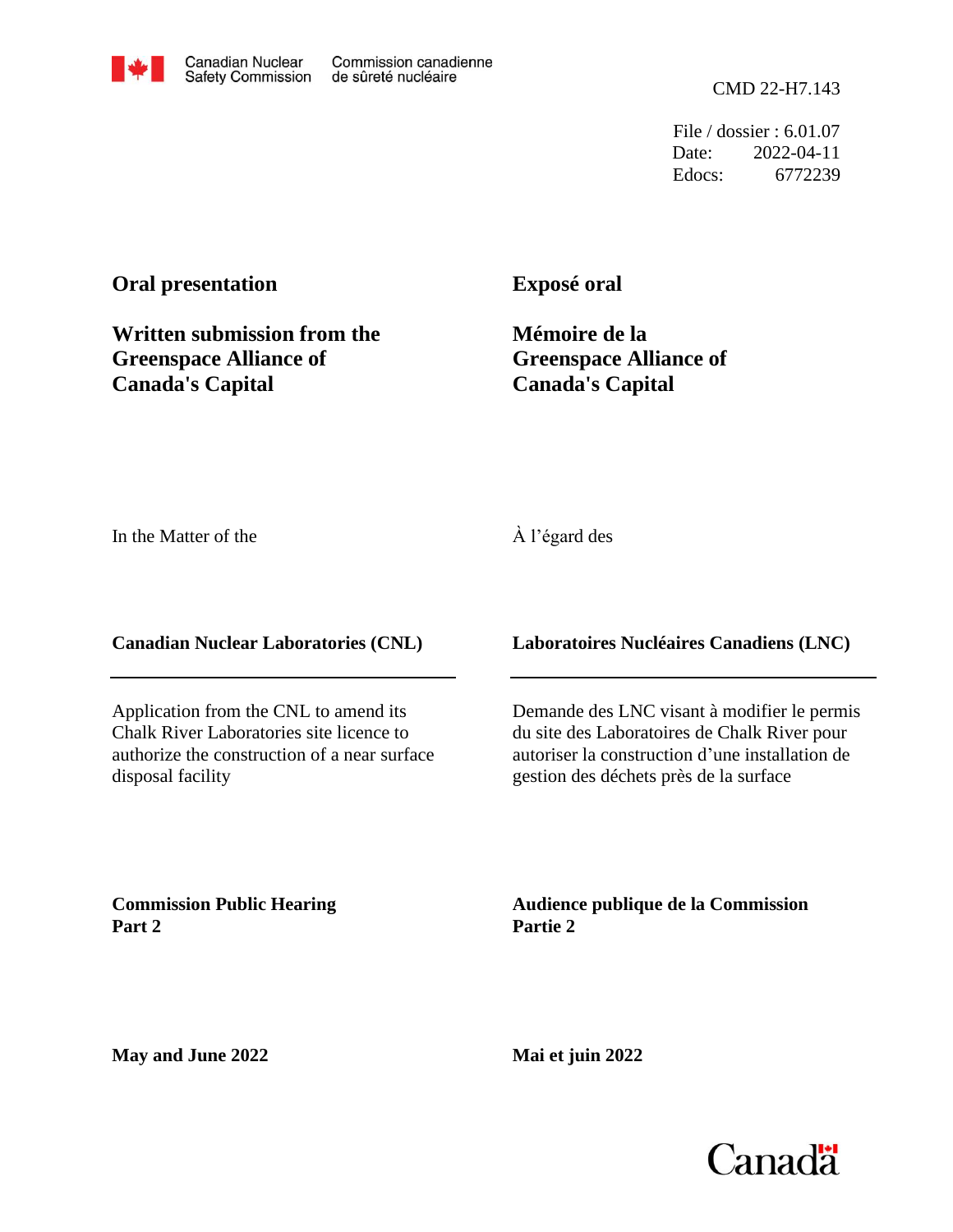## **Submission from the Greenspace Alliance of Canada's Capital Public hearing regarding the Canadian Nuclear Laboratories Application to amend its Chalk River Laboratories site licence**

## **11 April 2022**

The Greenspace Alliance of Canada's Capital is an association of citizens, residents and groups from both sides of the Ottawa river working since 1997 to protect and enhance natural areas, including wetlands and waterways in the National Capital Region. Out of concern for the health and well-being of the present and future inhabitants and the environment of this watershed, we hereby ask the Canadian Nuclear Safety Commission to reject the application to amend the Chalk River Laboratories site licence as presented, for reasons explained below.

We also request that, instead of approving a site licence amendment that would allow the proposed Near-Surface Disposal Facility (NSDF) to proceed as the CNL/CNEA consortium is currently proposing, the CNSC demand from them a better approach to manage radioactive waste at the site in question -one that aligns with international instruments and ensures leak- and leaching-proof holdings, with continuous access for their monitoring, servicing and upgrading as needed, until a time when safer and longer-lasting systems exist.

The request is based on four principles:

1. First and foremost, it is profoundly immoral to gather a million tons of radioactive materials in a structure that is fully expected to wear down, fail and disintegrate within a few hundred years, if not sooner, long before the substances within it cease to be radioactive. Approving the amendment would essentially mean allowing the placement of an intergenerational dirty bomb to be unleashed on future generations.

From the proponent's own presentations, it is clear that the proposal is actually designed to weather down and disintegrate over time, thus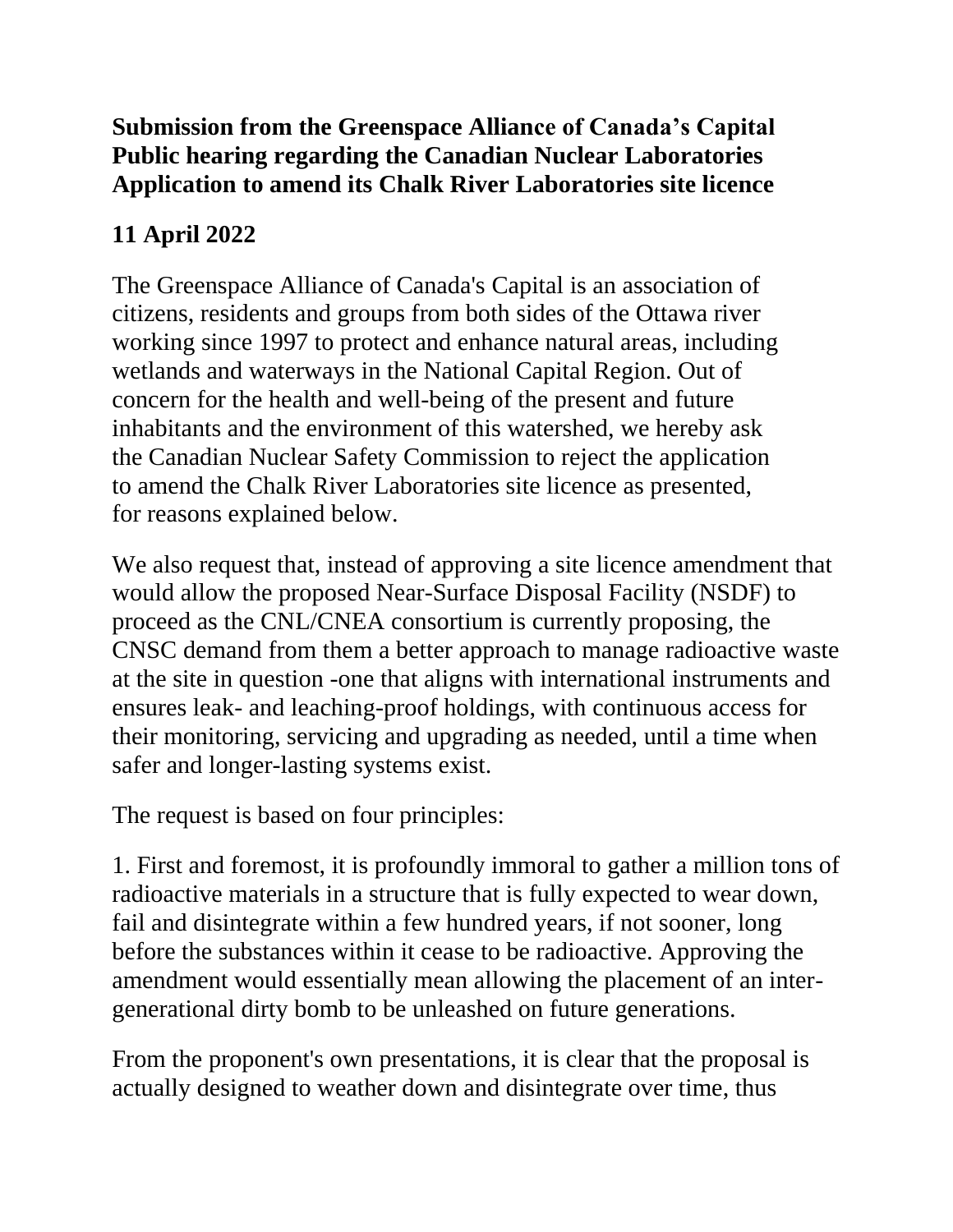releasing onto the environment and future generations a million tons of radioactive waste, something completely unacceptable form any moral standpoint.

2. The NSDF project represents a huge opportunity squandered: Canada and the nuclear industry are wasting a golden opportunity to actually design and build radioactive waste management facilities that not only meet but exceed international standards -waste storage facilities that are safe, resilient, serviceable, with retrievable holdings free from leaks and leaching, and with very long-lasting construction that is possible to upgrade and replace as new materials and technologies become available.

The very name of the NSDF makes it clear that its purpose is to *dispose* of radioactive waste, not manage it. The plan is to pile up, cover and abandon radioactive waste, along with other hazardous waste such as dioxins, despite international norms and Canadian legislation that do not allow many of these wastes to be abandoned nor be placed above ground and near water bodies.

The CNSC, the federal government and Canada's nuclear industry promote Canada as a global leader in nuclear affairs, and what is allowed here will likely be emulated elsewhere with even less care and even fewer safeguards than are being proposed here. Instead, we could be developing and building a valuable example of extremely strong and safe waste management that guarantees safekeeping able to withstand extreme weather and other environmental changes over time, while continuing to be serviceable and replaceable by other better systems when available -a model that can be exported for use by other countries increasing everyone's safety, locally and globally.

What is needed here, and is increasingly needed around the world, is safe storage facilities for radioactive waste that can be cared for through extreme conditions and changes, until a permanent safe solution is invented.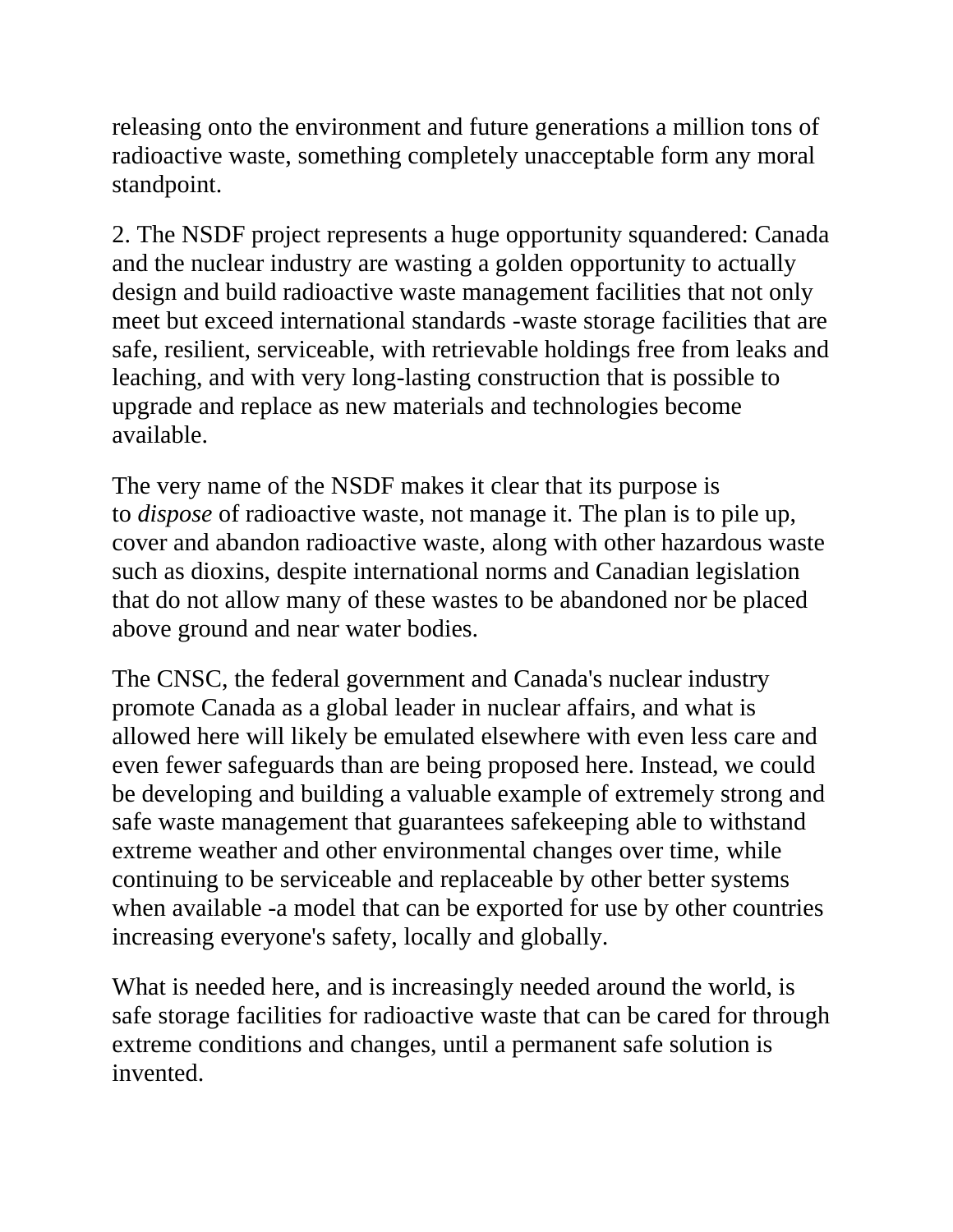3. The current proposal would have liquid discharges flow onto the Ottawa River watershed during its operation, and in much larger quantities once the liners and structures deteriorate. Even before the proposed 50-year operation and 300-year monitoring are over, the situation could be gravely worsened by tears, breaks and unexpected failures of the underlying liner; the design will make it impossible to detect such failures, much less pin-point and reach their precise location.

The radioactive leachates will enter the watershed and the environment, through Perch Creek and eventually the water table, spreading onto the environment and the water of the Ottawa river that we and future generations will drink. Dismissing the concern, thinking that the eventual dilution of radioactive pollution is an agreeable situation, is not acceptable.

The World Health Organization states clearly that ionizing radiation is a proven mutagen, teratogen and carcinogen. The WHO also states that the probability of radiation's adverse health effects is proportional to the dose received, with no level of radiation exposure being completely safe. Radionuclides can be ingested, absorbed and lodged in tissues, causing continuous radiation exposure of surrounding tissues and organs.

We know that Canada's "allowable limits" of radioactive contaminants and exposure are not the same as "safe" limits or amounts, and indeed we know that there is no allowable or safe limit for infants and pregnant women.

4. The environmental impact assessment being used for this project falls far short of what a proper environmental assessment should be. Changes were made to the recent legislation that created the Impact Assessment Agency of Canada before it passed, so as to keep this project under the old system, keeping it entirely in the hands of the proponent and the CNSC instead of the Impact Assessment Agency of Canada and the new requirements.